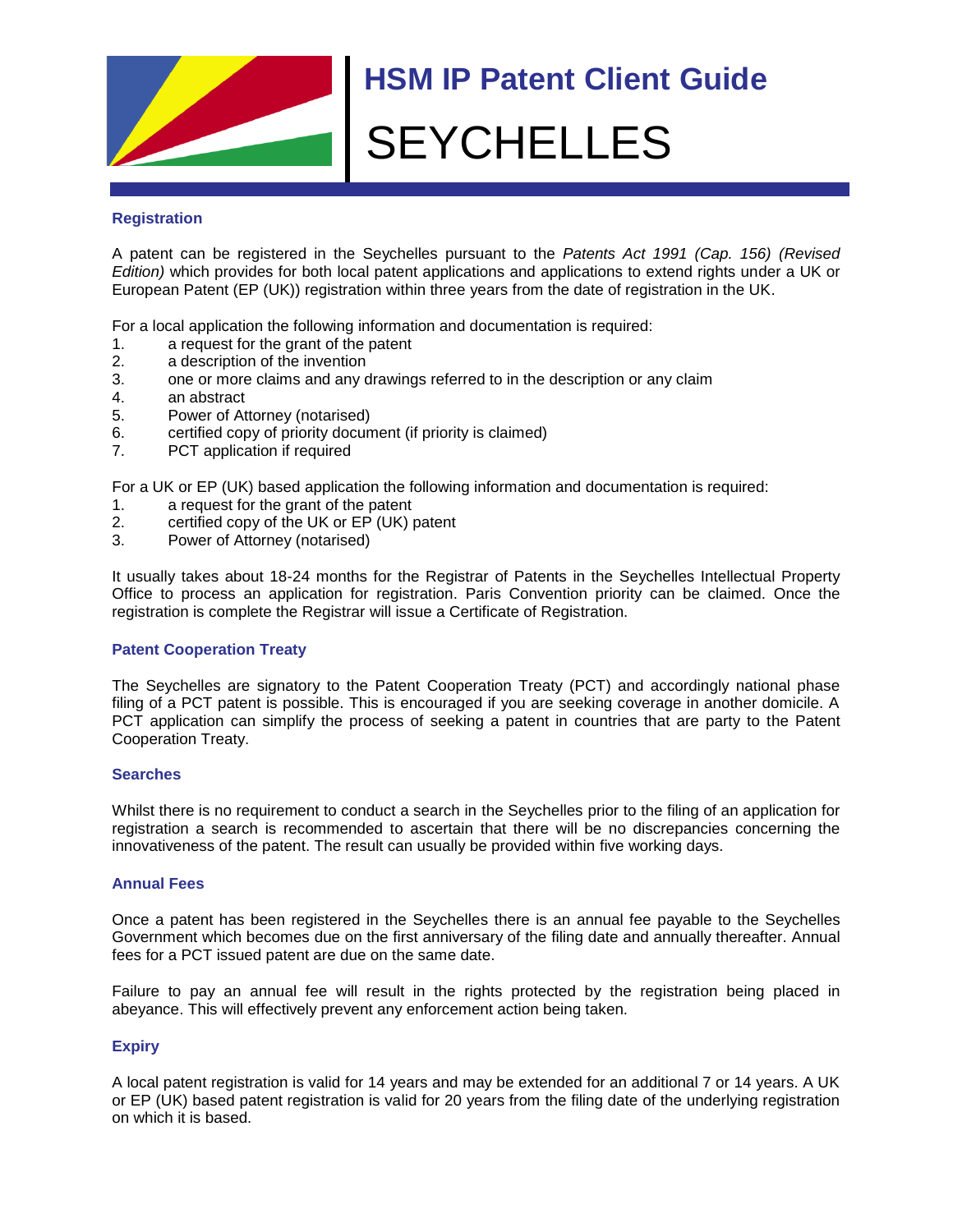#### **Abandonment**

Please inform us as soon as possible if you wish to abandon your patent or allow it to lapse so that we can update our records and advise the Registrar accordingly. This will avoid us sending out unnecessary Reminder Notices.

### **Restoration**

It is possible to make an application to the Registrar to restore an abandoned patent within three years of the date from which the patent ceased to have effect upon payment of any unpaid annuity fees and penalties.

### **Assignment**

Please inform us as soon as possible if the patent has been assigned so that we can file an application to record the assignment in the Seychelles (and the UK if necessary).

To record the assignment of a local patent registration the only documentation required is either the original Deed of Assignment or a certified copy (notarised) and a Power of Attorney (notarised).

To record the assignment of a UK or EP (UK) based patent registration the only documentation required is a certified copy of the UK or EP (UK) extract showing the assignment and a Power of Attorney (notarised).

It usually takes six months or less for the Registrar to process an application to record an assignment. Once the recording is complete the Registrar will issue a Certificate of Assignment.

### **Change of Particulars**

Please inform us as soon as possible if there is any change to the registration so that we can file an application to record the change in the Seychelles (and the UK if necessary).

To record a change of name and/or address for a local patent registration the only documentation required is either the original document evidencing the change or a certified copy (notarised) and a Power of Attorney (notarised).

To record a change of name and/or address for a UK or EP (UK) based patent registration the only documentation required is a request for the change, a certified copy of the UK or EP (UK) extract showing the change and a Power of Attorney (notarised).

It usually takes six months or less for the Registrar to process an application to record a Change of Particulars. Once the recording is complete the Registrar will issue a Certificate of Change of Name and/or Address.

## **Our Firm**

HSM IP Ltd. provides worldwide intellectual property services. Based in the Cayman Islands and independently owned and operated, our experienced team of attorneys and paralegals deliver first class service to a broad client base which includes major Fortune Global 500 brand owners, international law firms and other specialist IP practices. Our broad perspective, practical approach and international experience allow us to offer clients a unique insight into IP issues.

The success and growth of our firm is due to our keen understanding of our clients' needs for a comprehensive "one-stop shop" which encompasses a wide range of services from the initial consultation process to searches, registrations, annuity payments and monitoring and renewals. Our interactive database helps us to proactively manage each client's portfolio efficiently and cost-effectively in an environmentally friendly and substantially paperless workplace. It also allows us to fulfil our clients' specific reporting and invoicing requirements, including multi-currency invoicing and e-billing. We offer a competitive schedule of fixed fees, inclusive of both disbursements and official fees, which means we can provide clients with an accurate estimate of their project costs before embarking on a global filing programme for their portfolio.